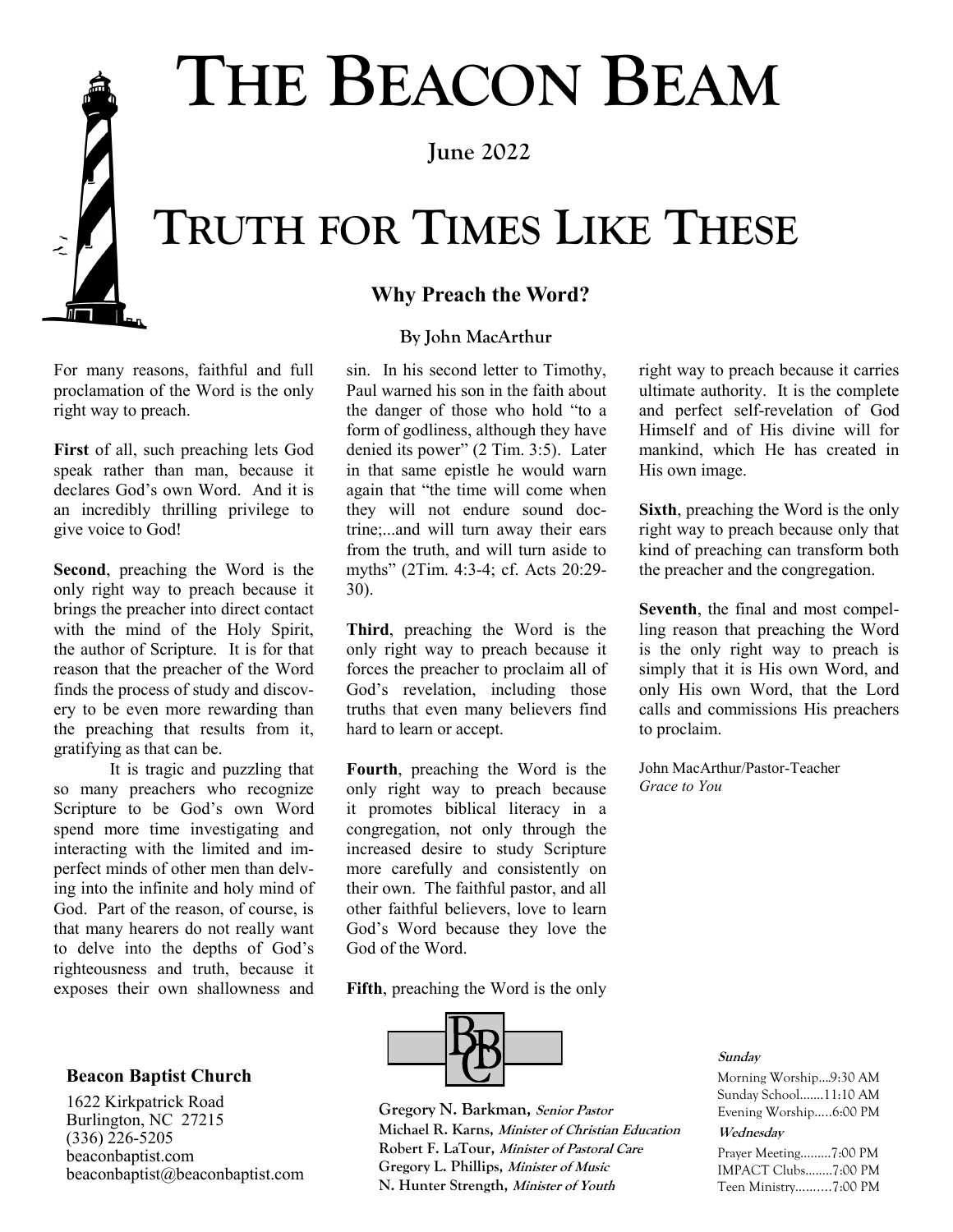# A Christian Analysis of Current News Concerning ROE V. WADE

#### **by N. Hunter Strength**

#### **Preface:**

As most of the Nation was preparing for the end of their day, a shockwave was sent through the world with power so undeniable that the eruption of Americans on both sides of the isle have been bursting forth with anthems of praise and shouts of anger. Yes, I am referring to the leaked draft from within one of the most tightly walled institutions in our country, the Supreme Court. In light of such a monumental event, I feel it necessary to write on the supposed leak from the Supreme Court and most particularly what it means for the Christian Church. With that said, I believe it to be beneficial to acknowledge two truths that, though they don't play into the final thrust of this writing's conclusion, do play a greater role in our understanding of this event.

#### **Acknowledgement 1:**

Regardless of what side of the political sphere one finds themselves sitting, this leak is one that proposes serious problems as highlighted by the Supreme Court's own Twitter account @SCOTUSblog. They write, "It's impossible to overstate the earthquake this will cause inside the Court, in terms of destruction of trust among the Justices and staff. This leak is the gravest, most unforgivable sin." Though the source of the leak has not been publicly identified, fingers have already begun to be pointed and pointed most notably at one liberal clerk serving the Court. But why? It is no long stretch to say that we have witnessed grave unrest in our nation throughout the past two years, most notably with the riots following the death of George Floyd. After seeing that, it would not take much to assume that such a leak would have been released with intent

to cause such political disturbance that would lead to reconsideration on the part of the Justices who find themselves in favor of abolishing Roe V. Wade. Though at this time that is merely speculation.

#### **Acknowledgment 2:**

As a Christian, I have found myself quite weary with how our community, most particularly those who find themselves frequenting so-

*"When justice is done, it is a joy to the righteous but terror to evildoers." Proverbs 21:15 (ESV)*

cial media, has found itself enamored with fake news and conspiracy theories. Though this situation is far from either of those, it is necessary to reiterate that this is not a final ruling, but a leak. With that in mind there is also time for the Justices, who are currently sitting 5-4 in favor of overturning the ruling, to change their mind before their final ruling is delivered in June. Thus, we must find ourselves with cautious and prayerful optimism as it must be understood clearly that those who have played the drums around Molech's altar for almost half a century will not be so pleased to hear the music stop. But as Proverbs 21:15 (ESV) says, "When justice is done, it is a joy to the righteous but terror to evildoers."

#### **Analysis:**

Roe V. Wade, the controversial Supreme Court ruling made with a 7-2 majority in January of 1973, held that the 14th Amendment gave a woman implicit rights to access abortion within the amendment's provided right to privacy. This ruling, which has left our nation divided for over forty-eight years now, has, according to an estimate published in 2021 by The National Right To Life Committee, left some sixty-two million children dead within its wake. This has led us to where we are now with the potential of the approaching delivery of a ruling that would overturn such an "impactful" case.

So what does this mean? It means that, should this ruling be overturned, we would witness the ball being placed within the court of the individual fifty states where they would be responsible for ruling on the matter within their respective jurisdictions. In a recently published article by NBC News, Chantal Da Silva shares, "An NBC News analysis of Center for Reproductive Rights data shows that 23 states would institute bans, with "trigger laws" on the books in 13 of those states. A second abortion-rights advocacy group, the Guttmacher Institute, counted 26 states considered certain or likely to ban abortion, based on laws passed before and after Roe in the event it was overturned." If such estimations prove accurate, we would certainly witness a change of landscape on the matter, though not as radically as we should be pleased to see.

#### **Call to Arms**

Taking authorial liberty and openly holding to the presupposition that such a ruling as the one proposed in the leak should come to pass, we should sit to ask ourselves as the Church, "What now?" Well, should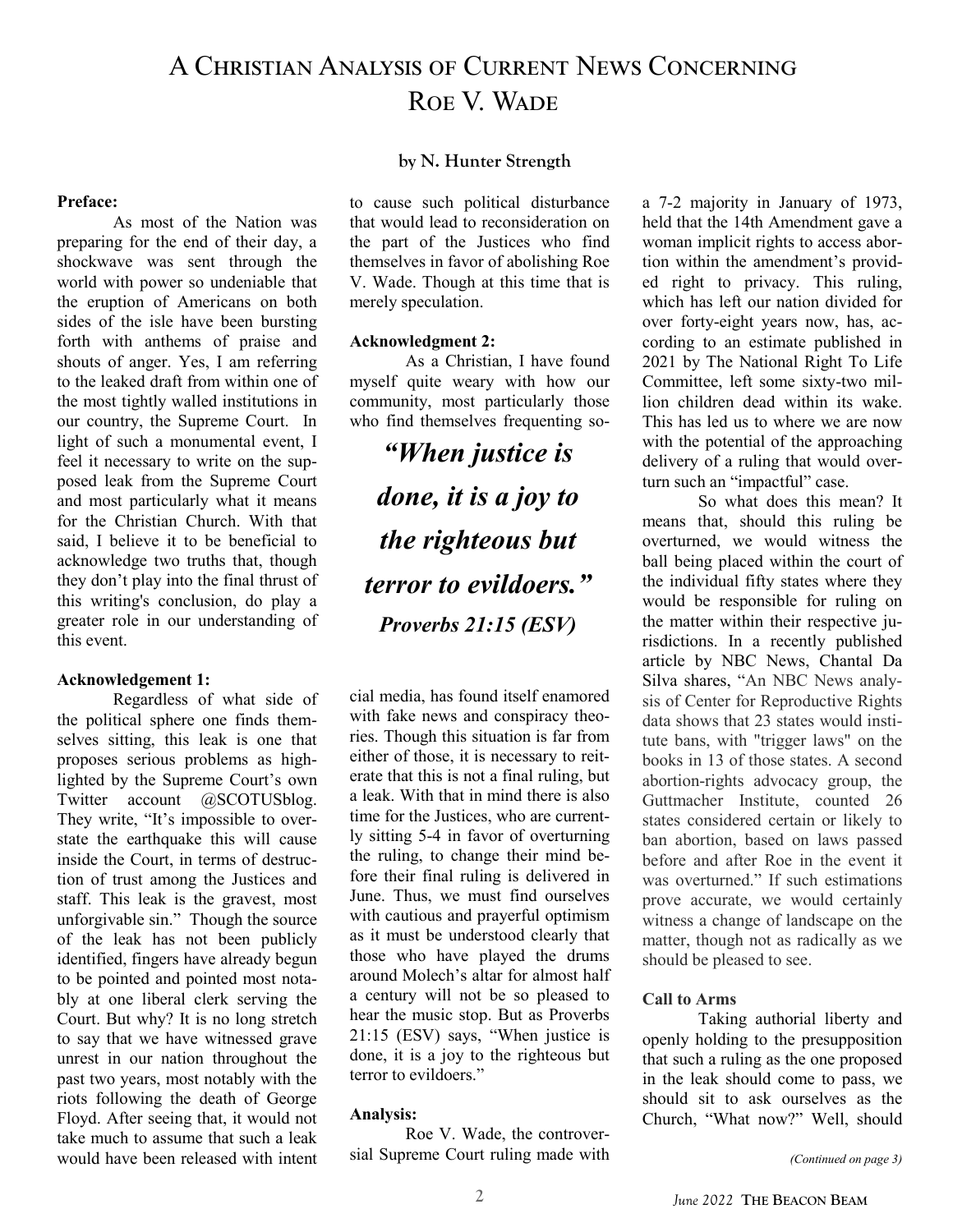#### *(Continued from page 2)*

we find the power placed within the sphere of the individual states, we will also be lifting our eyes to find it sitting within our own backyards. Though I acknowledge to some extent the ball has been there for sometime, we should find ourselves with a renewed vigor as never seen before. In Proverbs 24:11 (ESV), we read, "Rescue those who are being taken away to death; hold back those who are stumbling to the slaughter." This call to arms is not merely extended by your friendly neighborhood youth pastor, but by God Himself. Thus, we must genuinely ask ourselves, "How can we put shoe leather on this truth? What are we to do?"

First, we must earnestly seek the face of God. Though we may be tempted to have some sense of fleshly boasting in this moment within the realm of political rivalry, we must not think that this is the doing of the simple power of man. It is the Lord who has appointed such a time as this, and it is to that same Lord that we must come to for strength as we prepare to fight, asking that He would be pleased to go before us to change the hearts of those whom we come in contact with. Matthew 6:9-13 (ESV) "Our Father in heaven, hallowed be your name. Your kingdom come, your will be done, on earth as it is in heaven. Give us this day our daily bread, and forgive us our debts, as we also have forgiven our debtors. And lead us not into temptation, but deliver us from evil." and it most certainly is God's will that abortion be abolished.

Second, we must be active in the public sphere. Long gone must be the days of a passive Church and newly rediscovered must be the identity of the Church militant. We are the servants of the One true King who sits at the right hand of the Father and is actively placing His enemies beneath His footstool (Psalm 2). This same highly exalted Lord has commissioned you and me to go forward as He said in Matthew 28:18-20

*"It is the Lord who has appointed such a time as this, and it is to that same Lord that we must come to for strength as we prepare to fight, asking that He would be pleased to go before us to change the hearts of those whom we come in contact with."* 

(ESV) "And Jesus came and said to them, "All authority in heaven and on earth has been given to me. Go therefore and make disciples of all nations, baptizing them in the name of the Father and of the Son and of the Holy Spirit, teaching them to observe all that I have commanded you. And behold, I am with you always, to the end of the age." And, lest we should find ourselves pessimistic in our venture, Matthew 16:18 (ESV) reads, "And I tell you, you are Peter, and on this rock I will build my church, and the gates of hell shall not prevail against it." It may be most beneficial for us to take notice that gates are used by defenders and with this in mind we must both acknowledge that we are on the offensive and assume roles fitting to that reality.

Practically this would be seen as engaging the opposing viewpoint with unwavering dedication to truth seasoned with grace. It would entail us praying for and reaching out to our local and state leadership, calling upon them to acknowledge their roles as servants of God to govern righteously. It would look like ministering to the needy mother and coming alongside them as a present help providing care and counsel, or giving financially to Christian pregnancy centers that are dedicated to meeting the needs of

the women in our community, or prayerfully considering adoption. It would be the Church asking herself whether we are willing to be obediently active in the public sphere or not. This is not the final frontier. There are many fights to be fought, and they shall be won with the Lord on our side. But this is the one we find at our doorstep, and this is one of the battles before us.

#### **Citations:**

SCOTUSblog "It'[s impossible to over](https://twitter.com/scotusblog/status/1521295411545260035)[state the earthquake this will cause inside](https://twitter.com/scotusblog/status/1521295411545260035)  [the Court, in terms of the destruction of](https://twitter.com/scotusblog/status/1521295411545260035)  [trust among the Justices and staff. This](https://twitter.com/scotusblog/status/1521295411545260035)  [leak is the gravest, most unforgivable](https://twitter.com/scotusblog/status/1521295411545260035)  [sin." 9](https://twitter.com/scotusblog/status/1521295411545260035)[:07 PM · May 2, 2022.](https://twitter.com/SCOTUSblog/status/1521295411545260035) Tweet

"NATIONAL RIGHT TO LIFE RE-LEASES EIGHTH ANNUAL REPORT: THE STATE OF ABORTION IN THE UNITED STATES." *National Right to Life*, 21 January 2021, https:// www.nrlc.org/communications/nationalright-to-life-releases-eighth-annual-report -the-state-of-abortion-in-the-unitedstates/. Accessed 3 May 2022.

Da Silva, Chantal. "Map: 23 states would ban abortion in a post-Roe America." *NBC News*, 3 May 2022, https:// www.nbcnews.com/data-graphics/map-23-states-ban-abortion-post-roe-americarcna27081. Accessed 3 May 2022.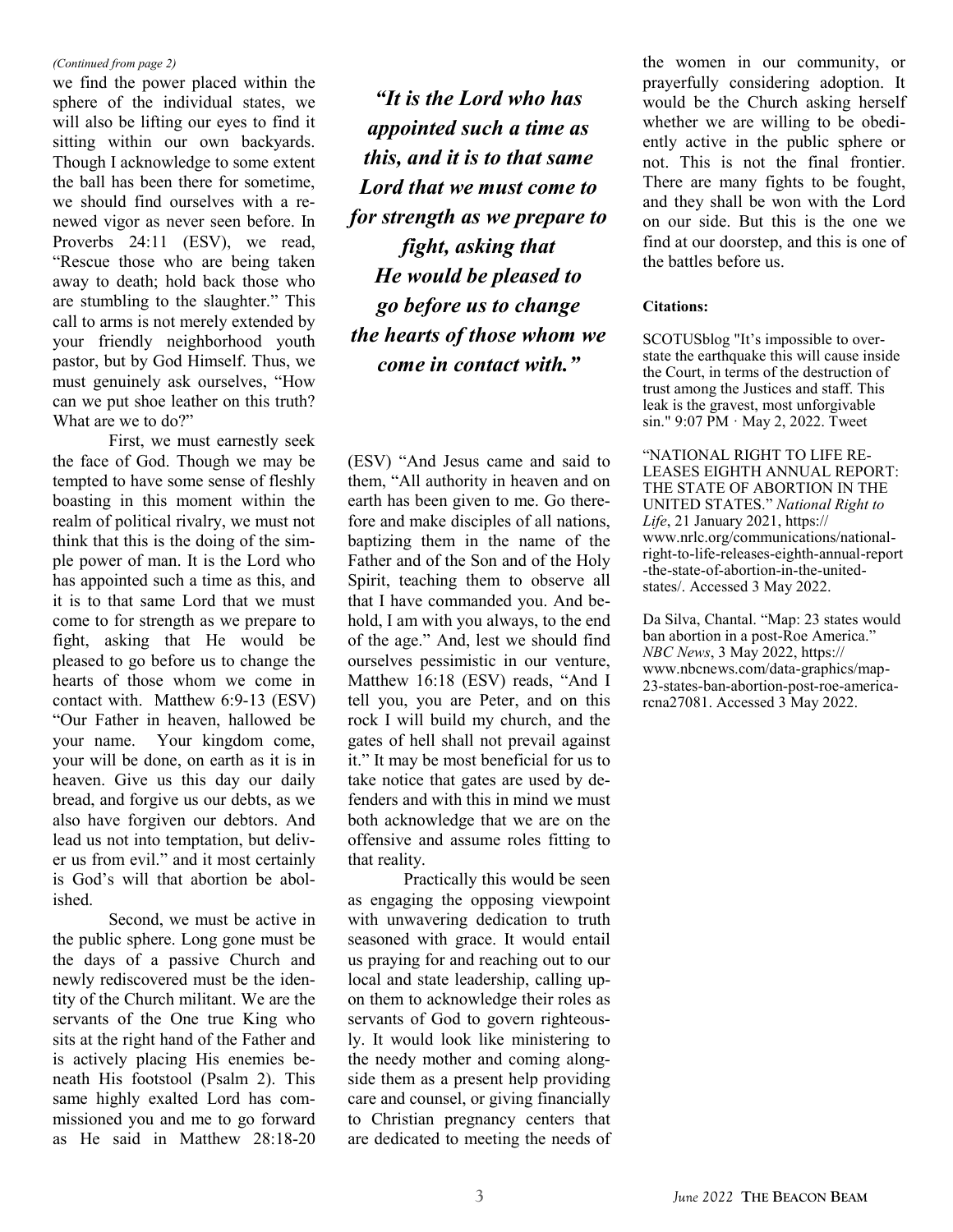# **Some Things I Have Learned**

Our church celebrated its forty-nineth anniversary last month. Where did the time go? Its seems only a few short years since we started a brand new church with nineteen adults in May, 1973. Now, many of these dear folks are with the Lord, and others are struggling with health issues. Marti and I are still going strong, all praise to Him who reigns above. With hip replacement behind me in December, I have renewed mobility and energy, not to mention the absence of pain. Anniversaries are times for reflection, and I have been thinking about lessons learned during these forty-nine years as I have traveled the road from youth to senior citizen.

**GUIDANCE.** In my youth, I thought a lot about "finding God's will for my life." Did God want me to be a missionary, and if so, where? Did He want me to become a pastor? After concluding that God was directing me into the pastorate, the next question was where? Marti and I have fond memories of a lovely church in West Hartford, Connecticut, that extended a call to pastor. In almost every way, it seemed like the ideal situation. We loved the location, the people, and the prospects for this young and vibrant church. But for some reason, I just didn't feel right about accepting their call, although I had a hard time explaining why. I simply could not feel at peace about saying "Yes." After delaying my answer until I was embarrassed to wait any longer, I issued a reluctant, "Thank you, but no thank you. I just don't have peace about it." How does one explain a decision based upon "peace"? What is that, exactly? It's impossible to explain fully, but I believe most Christians have experienced similar guidance in their lives. For questions about which the answers are not spelled out in the Bible, God has other ways of guiding His children.

#### **Greg Barkman**

*"I just know that God was guiding me to North Carolina, and I have never doubted that once over these past forty-nine years. God knows how to assure His children in their decisions."* 

Some months later, I was approached by a group of Christians from Alamance, North Carolina, who invited me to lead them in starting a new church. My first reaction was, "Thanks, but no thanks." The initial circumstances were not as inviting as those in Connecticut, and I had several reservations about accepting this call, but over the course of two weeks, my perspective reversed completely. After much prayer as well as counsel from a couple of seasoned pastors, I knew in my heart that this was the place God wanted me to serve. I went from "No" to "Yes" in a very short time. This time, I had complete peace about my decision. Again, how can I explain this "peace"? I can't. I just know that God was guiding me to North Carolina, and I have never doubted that once over these past forty-nine years. God knows how to assure His children in their decisions. Christians need not fret over discovering God's will for their lives. If you sincerely want His guidance, He will make it plain.

**PROVISION.** Looking back to that humble beginning in 1973, I can scarcely believe how Marti and I

survived financially. We were truly as poor as the proverbial church mice, but never lacked anything we needed. God faithfully provided for our growing family. There were many times when I wondered how we could afford the necessities of life, but we prayed and trusted God at every juncture, and He always supplied. How would we pay for the first baby already on her way? One day as I was mowing the lawn, a man we barely knew drove up to our little two bedroom white frame rental house in Elon, got out of his old pick-up, and handed me an envelope with several hundred dollars. "I saw you at Holly Hill Mall the other evening. I realized your wife was expecting and I thought you could use some extra to help with the baby." Amazing. "Thank you, Lord." And so it went time and again. When I had a serious battle with cancer, God faithfully provided for every need. When we enrolled our four daughters, one by one, in Alamance Christian School beginning in Kindergarten, God faithfully supplied. Private school tuition for four children was beyond our means, but not beyond His. When it was time to send our girls away to college, God provided. As we faced the costs of four weddings, God provided. How does one survive college and four weddings on a pastor's salary without debt? It seemed impossible, but with God, all things are possible. I've learned a lot about God's provision over these years. Faithful service, frugal living, and generous giving invite God's blessing. Dear friends, you can trust God to keep His promises.

**PREACHING.** At the beginning, my concepts of success in ministry were immature. I wasn't comfortable simply preaching, and trusting God's Spirit to do His work. I was full of *(Continued on page 5)*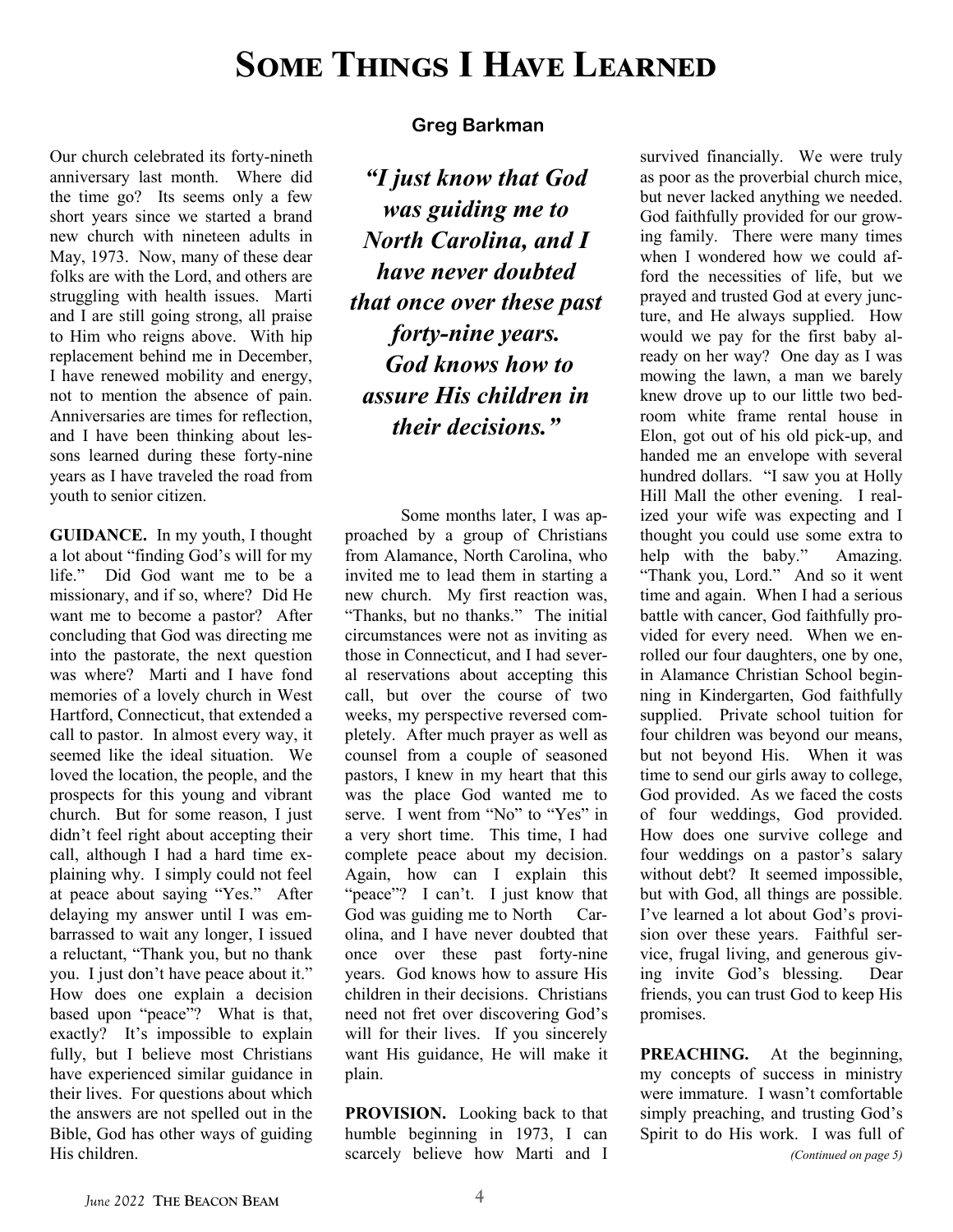#### *(Continued from page 4)*

fleshly programs to help make the church grow. It did, but the results were not impressive when evaluated by the Bible. Gradually, I learned to focus upon prayer and the ministry of the Word and leave the results to God. That's when the church began gaining spiritual strength. I must confess it was not easy to rely completely upon careful exposition of the Word and trust the Spirit of God to make this effective as it pleased Him. But that's what the Bible teaches, and gradually, I learned to trust His Word. As a pastor, my primary duty is to pray, prepare, and preach. The results are entirely up to God. If I am faithful in preaching, I will receive God's approval. If I resort to entertainment, gimmicks, and programs to make things happen, I may gain the applause of men but forfeit the approval of God. "Preach the Word" is my primary task, and I will be happy if my legacy is a reputation as a faithful preacher. Others may want to be known as a dynamic leader who knows how to make things happen. I want to be known as one who gave himself completely to prayer and the ministry of the Word.

FAMILY. God has graciously blessed me with a lovely wife and four beautiful daughters. No man could ask for a better nor happier family. Pastors often struggle with how to prioritize their time between family and ministry. There are no "one size fits all" answers. Am I neglecting my God given ministry responsibilities? Am I neglecting my God given family responsibilities? These are tough questions. I was encouraged by a conversation, many years ago, with my oldest daughter, Jordana. I asked her if she found it difficult to be a PK, a preacher's kid, knowing that she did not claim as much of my time as many of her friends with their fathers, and that she forfeited many of the luxuries enjoyed by some of her friends. I wondered if she resented the "glass

*Gradually, I learned to focus upon prayer and the ministry of the Word and leave the results to God. That's when the church began gaining spiritual strength.* 

house" syndrome, as people nitpicked for evidences of failures that might diminish the reputation of her father. "No," she replied. "I've always considered it a privilege to be a pastor's daughter. I've felt blessed that God made me a PK." What more could I desire? I know I have failed as a father more ways than I can possibly count, but in our family, as in every other area of life, God has been both faithful and exceedingly kind. "Thank you, Lord."

**HEALTH.** Many of you know that I was diagnosed with an aggressive cancer in 1984. The outstanding doctor at Duke University Medical Center who treated me, predicted that the severity of the chemo would seriously damage my organs, and that I would not live much beyond the age of sixty. Then, in 1997, I survived another totally unrelated cancer, and a few years later, was diagnosed with a common but potentially serious heart condition known as a-fib. I am happy to report that I recently celebrated my seventy-fourth birthday, and that I am strong and healthy. My primary care physician told me that he calls me "The Miracle Man." "And why do you call me that?" I asked. "Because I don't know anyone who has had the kind of chemo

you've had, who is still alive, much less has decent health." Yes, I am indeed, a testimony to God's sustaining power. Why should I enjoy good health at this age, when so many others are struggling? Simply because God wills it. He, who appointed my health problems for His wise and gracious purposes, has chosen to confound the doctors, and grant good health to allow me to continue my life-long pastoral ministry. I have learned that I can entrust my health into His hands. If He deems it wise for me to struggle with illness, I know He will provide everything I need in that situation. If He chooses to give me a healthy mind and body at this stage of life, it is for the purpose of continuing to preach His Word. I am content and blessed. "All praise to Him who reigns above in majesty supreme."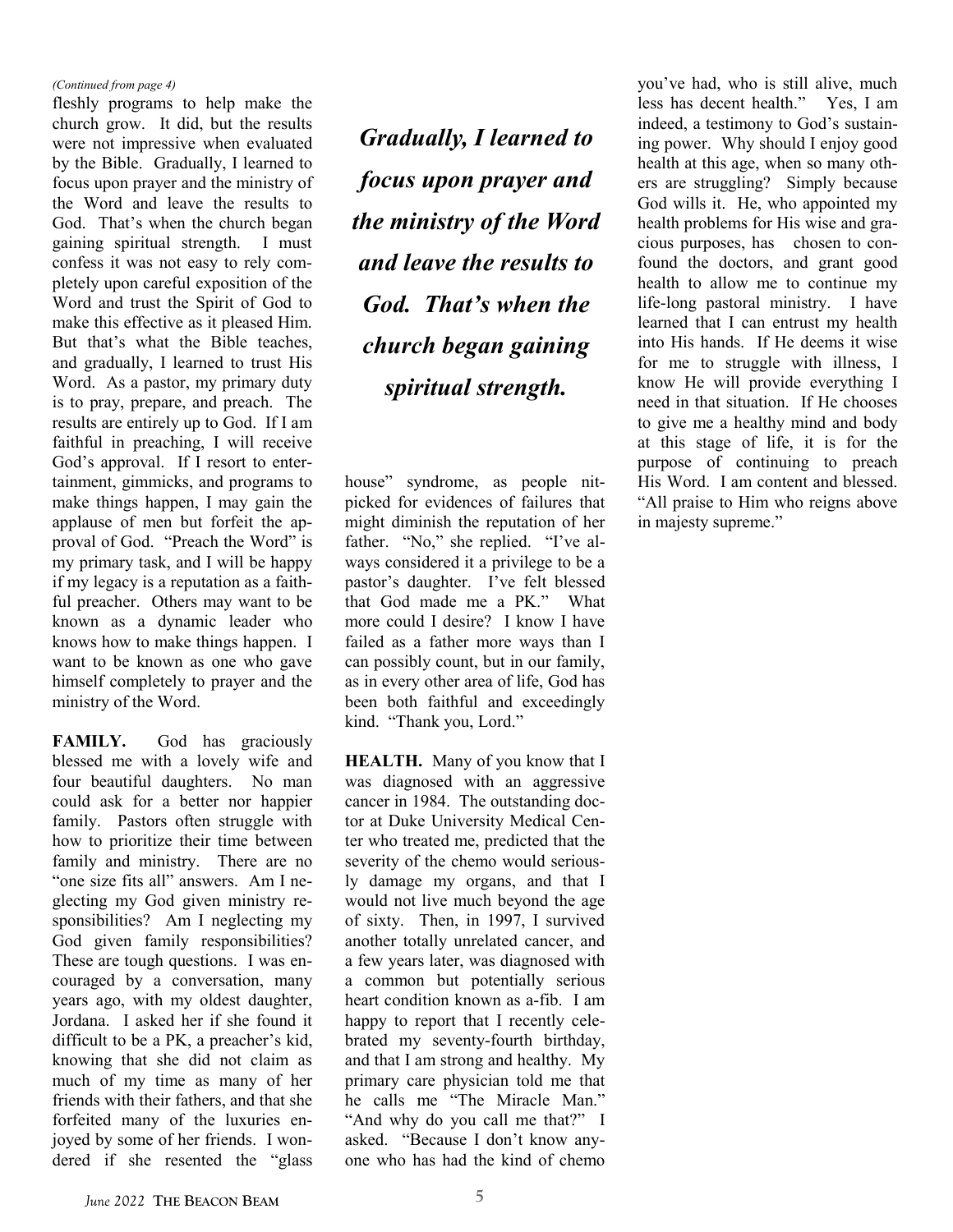# Psalm 24 **by Greg Phillips**

*The earth is the LORD's, and all its fullness, The world and those who dwell therein. For He has founded it upon the seas, And established it upon the waters.* Psalm 24 begins, as does Genesis, with an account of God's creation of the world out of nothing. King David adds in his song the logical and inevitable understanding of this creative act, that the LORD also *owns* it. And not only does He own the earth, but He also owns everything on it, including its inhabitants: *the world*. In the first verse of this psalm, we are already confronted with God's sovereignty over us, opposing our sin-deformed sense of independence and freedom: God owns us.

The next stanza of the psalm (vv 3-6) describes the ones who can enter into the place of the Lord. They are a "generation" of those who seek the Lord, not merely a group in time, but all those who receive their righteousness from God. In our case, the requirement for holiness is satisfied by the once-for-all sacrifice of God's own lamb, Jesus. In his time, David was qualifying those who obeyed the ritual sacrifices and were "clean," but he also added the invisible requirement of a pure heart, much as Jesus did in the Sermon on the Mount when he taught that the heart's intention of a sinful act is the same sin as the act itself.

The third stanza of the psalm (vv 7-10) speaks poetically to the gates and doors, asking them to open for the "King of Glory." David

was bringing the ark, and thus the presence of God, into the meeting place of his day. Perhaps he was looking forward to the temple not yet constructed until Solomon's generation, even thinking of those doors as "everlasting." But we clearly see Jesus, the King of Glory, entering through "everlasting" doors to reign on a heavenly throne. With David we can sing this Psalm, looking forward as he did to the King of Glory entering truly everlasting doors, reigning forever over His redeemed people.

### The Earth Is the Lord's PSALM<sub>24</sub>



Words: David P. Regier; Music: Joseph Martin Kraus, 1756-1792, in W. Gardiner's Sacred Melodies, 1815 10 10 11 11 .<br>Words © 2017 by David P. Regier. Used by permission

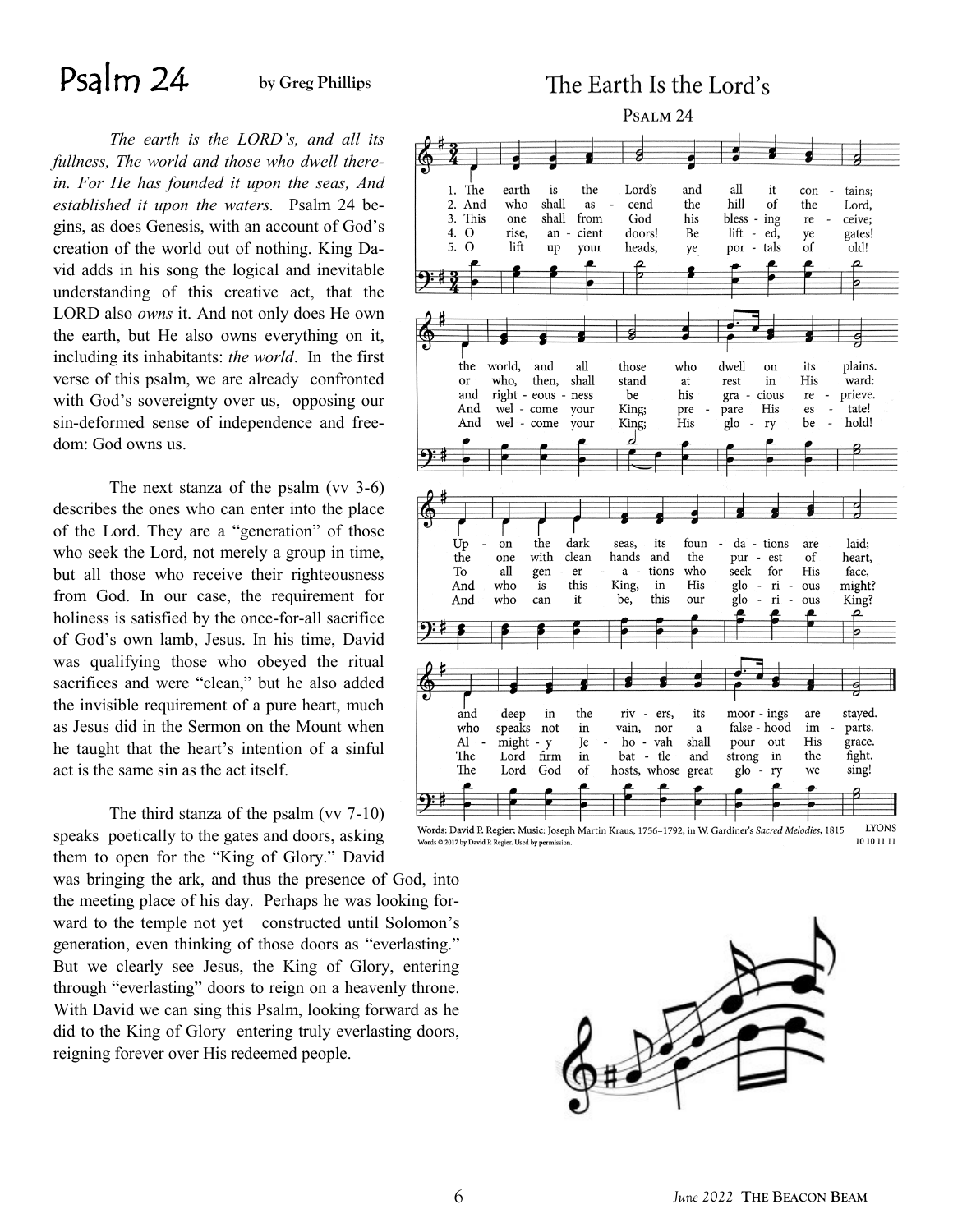

High School

**Zachary Beck—***Alamance Christian School* **Trinity LaTour—***Alamance Christian School* **Jack Verroi—***Alamance Christian School*



Saint Augustine was a crass hedonist before his conversion to Christianity. He pursued the sensuous route; he was a pleasure seeker. His famous prayer, penned after his conversion, expressed the human dilemma: " $\bigcirc$  God, thou has created us for Thyself, and our hearts are restless until they find their rest in Thee."

 Augustine saw a link between human restlessness, a gnawing form of anxiety, and living against the purpose of our creation. We were created for God. Just as fish are in despair out of water, so the human soul is in despair when it is outside the fellowship with God. The Westminster Catechism asks: "What is man's chief end?" The answer provided is: "Man's chief end is to glorify God and enjoy Him forever.."

—R. C. Sproul, Running the Race

#### **The Beacon Broadcast**

#### **Monday thru Friday**

| WITA 1490 AM (Knoxville, TN)    | 9:30 a.m.    |
|---------------------------------|--------------|
| WKBA 1550 AM (Roanoke, VA)      | $10:00$ a.m. |
| WKPA 1390 AM (Lynchburg, VA)    | $10:00$ a.m. |
| WBAG 1150 AM (Burlington, NC)   | 12:15 p.m.   |
| WBAG 105.9 FM (Burlington, NC)  | 12:15 p.m.   |
| WTRU 830 AM (Winston-Salem, NC) | $2:00$ p.m.  |
| WDZY 1290 AM (Richmond, VA)     | 6:15 a.m.    |
|                                 | $10:00$ a.m. |
| WDZY 103.3 FM (Richmond, VA)    | $6:15$ a.m.  |
|                                 | $10:00$ a.m. |
| WSKY 1230 AM (Asheville, NC)    | $7:15$ a.m.  |
| WYYC 1250 AM (York, PA)         | $5:00$ p.m.  |
| WYYC 98.1 FM (York, PA)         | $5:00$ p.m.  |
|                                 |              |

#### **Monday thru Sunday**

WXTH-LP 101.7 FM (Richwood, WV) 10:05 a.m. 10:05 p.m.

#### **Sunday**

WCRU 960 AM (Charlotte, NC) 9:30 a.m. WBAG 1150 AM (Burlington, NC) 10:30 a.m. WTRU 830 AM (Winston-Salem, NC) 10:30 a.m. WDRU 1030 AM (Raleigh, NC) 10:30 a.m. WLES 590 AM (Richmond, VA) 10:30 a.m. Harbour Light of the Windwards 9:30 p.m. 1400 AM/94.5 FM (Caribbean)

WGNQ mixlr.com/wgng-radio (M-F) 8:45-9 a.m. & 4:45-5:00 p.m. (Internet station based in Greenville/Washington, NC)